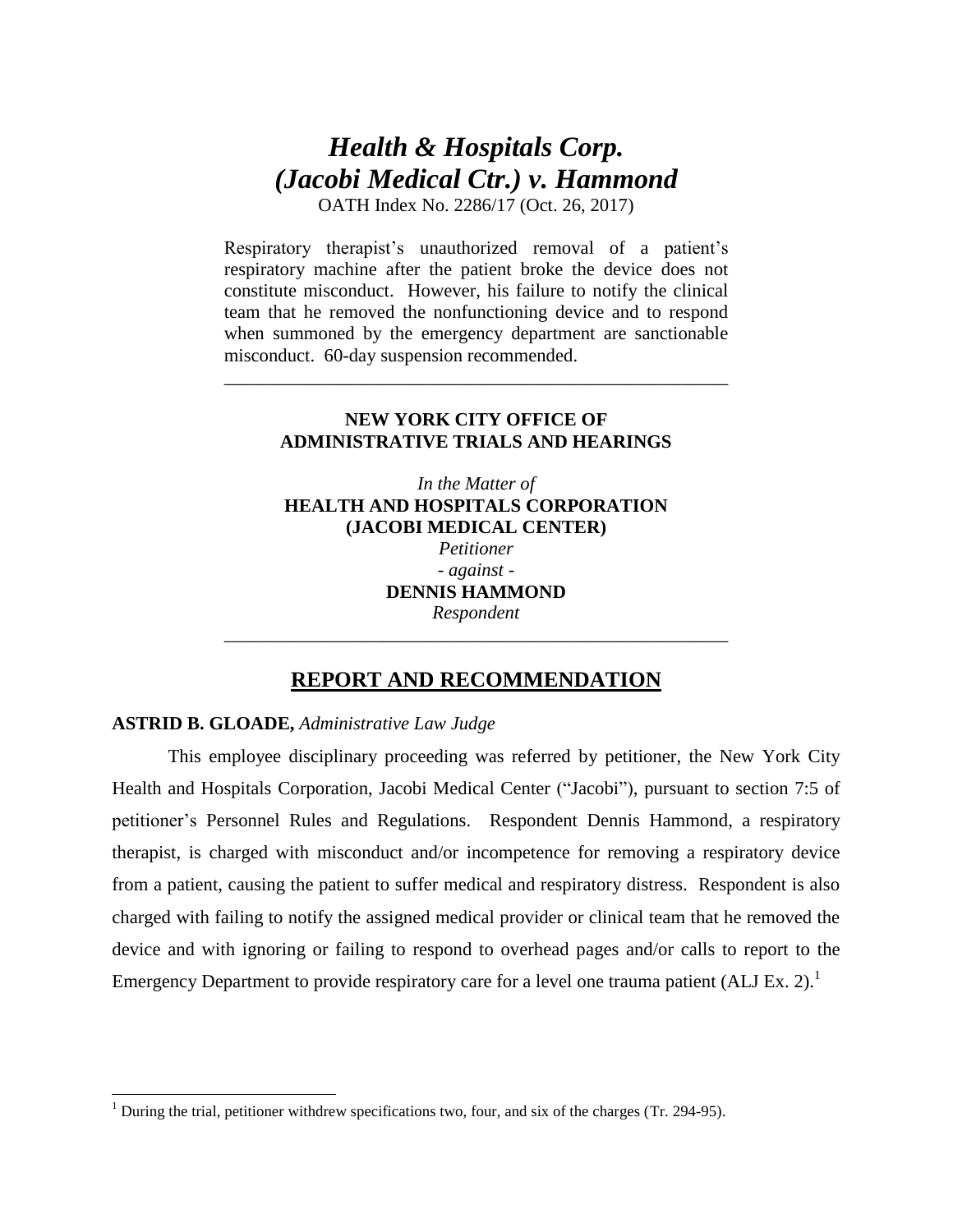During a two-day trial on the charges, petitioner presented the testimony of five witnesses and submitted documentary evidence. Respondent, who was represented by counsel, testified on his own behalf and offered the testimony of two witnesses.

For the reasons set forth below, I find that petitioner established most of the charges and recommend that respondent be suspended without pay for 60 days.

#### **ANALYSIS**

Respondent, an Associate Respiratory Therapist, has worked at Jacobi since October 2009 (Tr. 202). It is alleged that on February 19, 2016, respondent removed a Bilevel Positive Airway Pressure ("BiPAP") respiratory device from a patient, which caused the patient to suffer medical and respiratory distress. It is also alleged that respondent failed to notify the medical care provider and/or clinical team that he had done so. Respondent is also charged with failing to respond to pages and overhead calls to report to the emergency department ("ED") to provide respiratory care to a trauma patient on February 20, 2016 (ALJ Ex. 2).

## *Unauthorized Removal of Respiratory Device from Patient (Specification One)*

On February 19, 2016, respondent worked the overnight shift in the ED with a clinical team that included Dr. Christine Cassidy, the attending physician, Dr. Ankita Lal, a fourth-year resident, and two nurses (Tr. 14-15, 16-17, 87-88).

Respiratory therapists work under a doctor's supervision. Once a doctor orders that a patient be placed on a respiratory device, such as a BiPAP machine, the respiratory therapist connects the patient to the device. A BiPAP machine aids breathing by supplying oxygen from a machine to the patient through a hose connected to a tight-fitting mask that is placed on the patient's face and attached to the head with Velcro straps. The respiratory therapist programs the BiPAP machine using air pressure settings provided by the doctor. Those settings can vary depending on the patient's size and underlying medical issue. The therapist is responsible for entering the settings into the machine, placing the mask on the patient, and monitoring the patient to ensure that he or she is tolerating the treatment well. When a doctor orders that a patient be placed on the BiPAP machine, he or she is supposed to provide a plan for the patient that includes oxygenation and ventilation goals. The doctor and respiratory therapist evaluate the patient and when the doctor determines that it is appropriate to remove the patient from the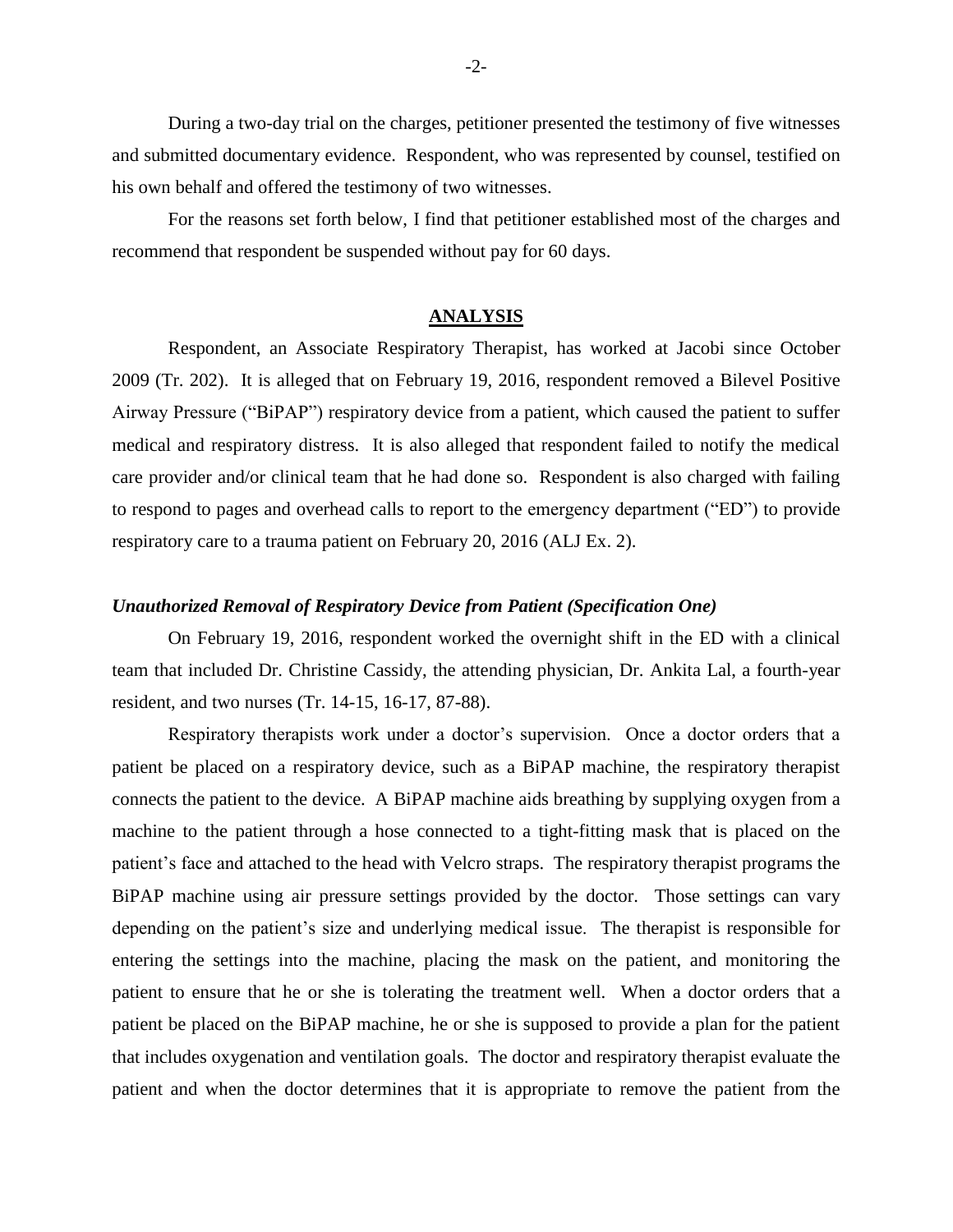machine, the respiratory therapist is responsible for removing the patient from the machine (Cassidy: Tr. 18-21; Cabarrubia: Tr. 122-23, 140-41).

Kevin Brinson, Associate Director of Respiratory Care Services at Jacobi, is responsible for the overall operations of the respiratory department and helped create and implement the facility's policies regarding respiratory therapists. He testified that placing a patient on a BiPAP machine requires a doctor's written order, as does removing the patient from the machine. The therapist typically determines whether the BiPAP mask needs to be changed. Although there is no policy that sets forth the steps a respiratory therapist must follow when changing a patient's mask, the respiratory therapist should inform the doctor when doing so because additional support may be needed for the patient, depending on his or her condition. Masks to be used with the BiPAP device come in several sizes depending on the size of the patient's face. The respiratory therapist is responsible for having the correct size mask available at the patient's bedside. If there is a need to change a BiPAP mask, the respiratory therapist should replace the existing mask with a new one simultaneously. If the mask is too tight, the therapist should work with the patient to adjust the mask or loosen the straps on the mask so that it is more comfortable (Tr. 151-52, 155-56, 162-66, 167-68; Pet. Ex. 6).

Dr. Lal testified that several hours into her 8:00 p.m. to 8:00 a.m. shift, when one of her patients appeared to be in respiratory distress, she and Dr. Cassidy determined that the patient needed to be placed on a BiPAP machine. Dr. Lal asked respondent to place the patient on the machine. Later that evening, when Dr. Lal reevaluated the patient, the patient's family informed her that the BiPAP mask was uncomfortable and she observed that it was tight on the patient. Dr. Lal advised respondent of the complaints and asked him to check on the patient (Tr. 91-92, 104-05, 107-08, 110-11).

Dr. Cassidy, who has been an attending physician at Jacobi for 20 years, is responsible for caring for patients and teaching residents who work under her supervision. At approximately 11:00 p.m., Dr. Cassidy was walking by the patient's room when she noticed that Dr. Lal's patient was not attached to the BiPAP machine and was sweating and having extreme difficulty breathing. In addition, an oxygen saturation monitor, which measures the amount of oxygen in the patient's blood, showed that her oxygen saturation level was low. Dr. Cassidy was concerned that the patient was not getting enough oxygen into her body, which could result in a heart attack and death. She asked a nurse who was part of the clinical team why the patient was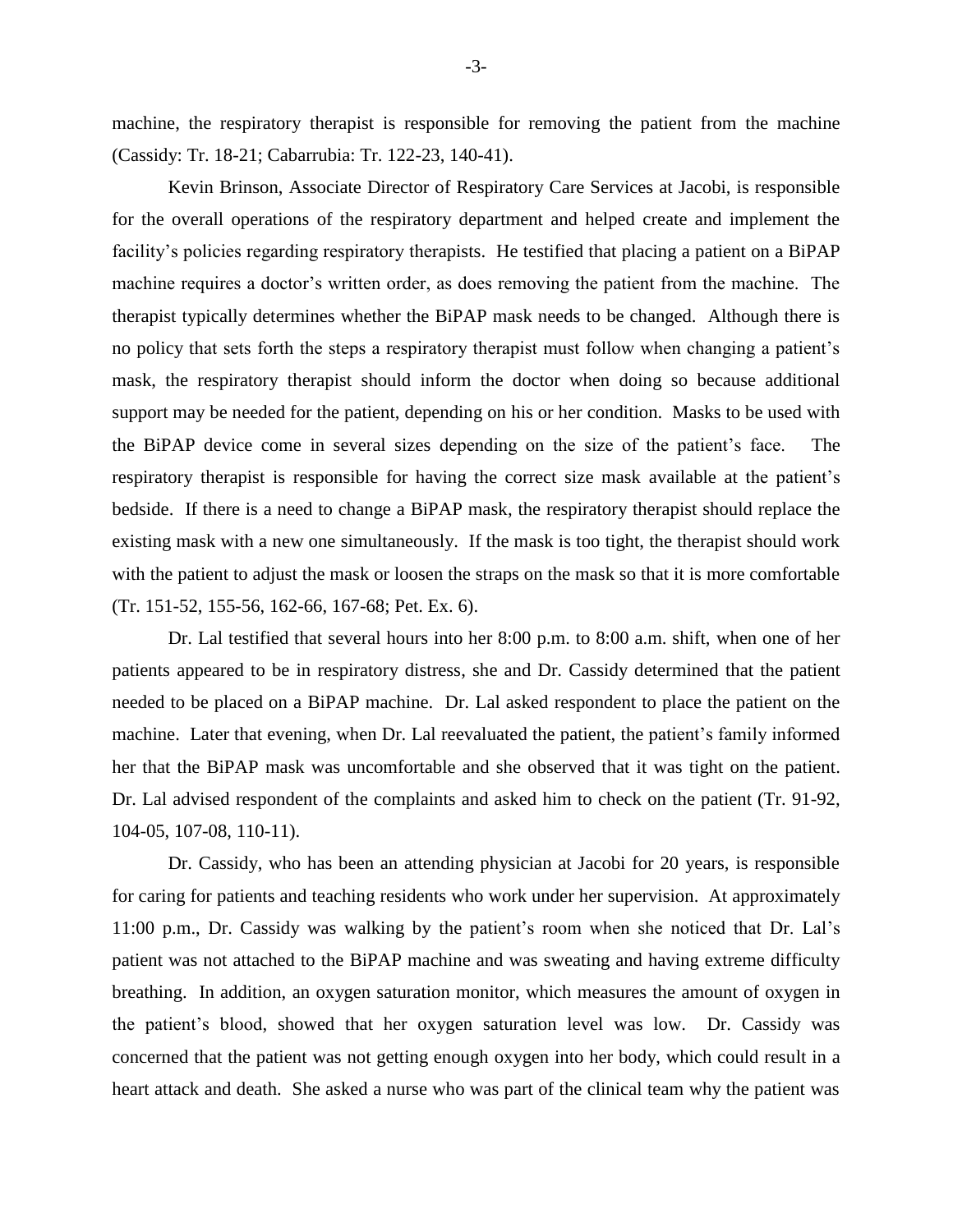not on the BiPAP machine, but the nurse said she had just returned from a break and did not know. Dr. Cassidy asked the nurse to call respondent (Tr. 14-16, 23-26, 43).

According to Dr. Cassidy, when respondent arrived, she asked him why the patient was off the BiPAP machine and he told her that a doctor instructed him to remove the patient from the machine (Tr. 24).

About 15 to 20 minutes after Dr. Lal told respondent to check on the patient's mask, a nurse approached her and reported that the patient was not on the BiPAP machine and was having trouble breathing. The nurse also reported that respondent told Dr. Cassidy that Dr. Lal directed him to take the patient off the machine (Tr. 92, 111).

Dr. Cassidy and respondent were outside the patient's room when Dr. Lal approached them. She asked respondent who told him to remove the patient's mask and respondent stated that no one had authorized him to do so. When questioned further, respondent said it was done pursuant to his medical evaluation (Tr. 93, 97).

Later in her shift, Dr. Cassidy wrote an e-mail to her supervisor summarizing the incident. In that e-mail, she stated that after the patient was found off the BiPAP machine, she had the nurse contact respondent, who told the nurse that Dr. Lal instructed him to remove the machine. She wrote that Dr. Lal confronted respondent and denied having directed him to remove the BiPAP machine. At this time, Dr. Cassidy spoke to respondent while the nurse and Dr. Lal were present and he "admitted that he decided to remove the BiPAP himself." She noted that after removing the device, respondent left the patient without informing any other staff members (Pet. Ex. 1).

Similarly, Dr. Lal wrote a memorandum dated February 25, 2016, detailing her version of the events. According to the memorandum, respondent falsely told the nurse that Dr. Lal instructed him to remove the patient from the BiPAP machine, but retracted his statement when Dr. Lal confronted him. He then stated that no one told him to remove the BiPAP device and admitted to Dr. Cassidy that he took the patient off the machine "after 'performing medical evaluation' and did not tell anyone about it" (Pet. Ex. 3).

Respondent maintained that the patient removed the mask herself and claimed that he only tried to replace the mask after she broke it.

Respondent was the only respiratory therapist assigned to the ED during the 7:00 p.m. to 7:40 a.m. shift on the evening of February 19. In contradiction to Dr. Lal's testimony,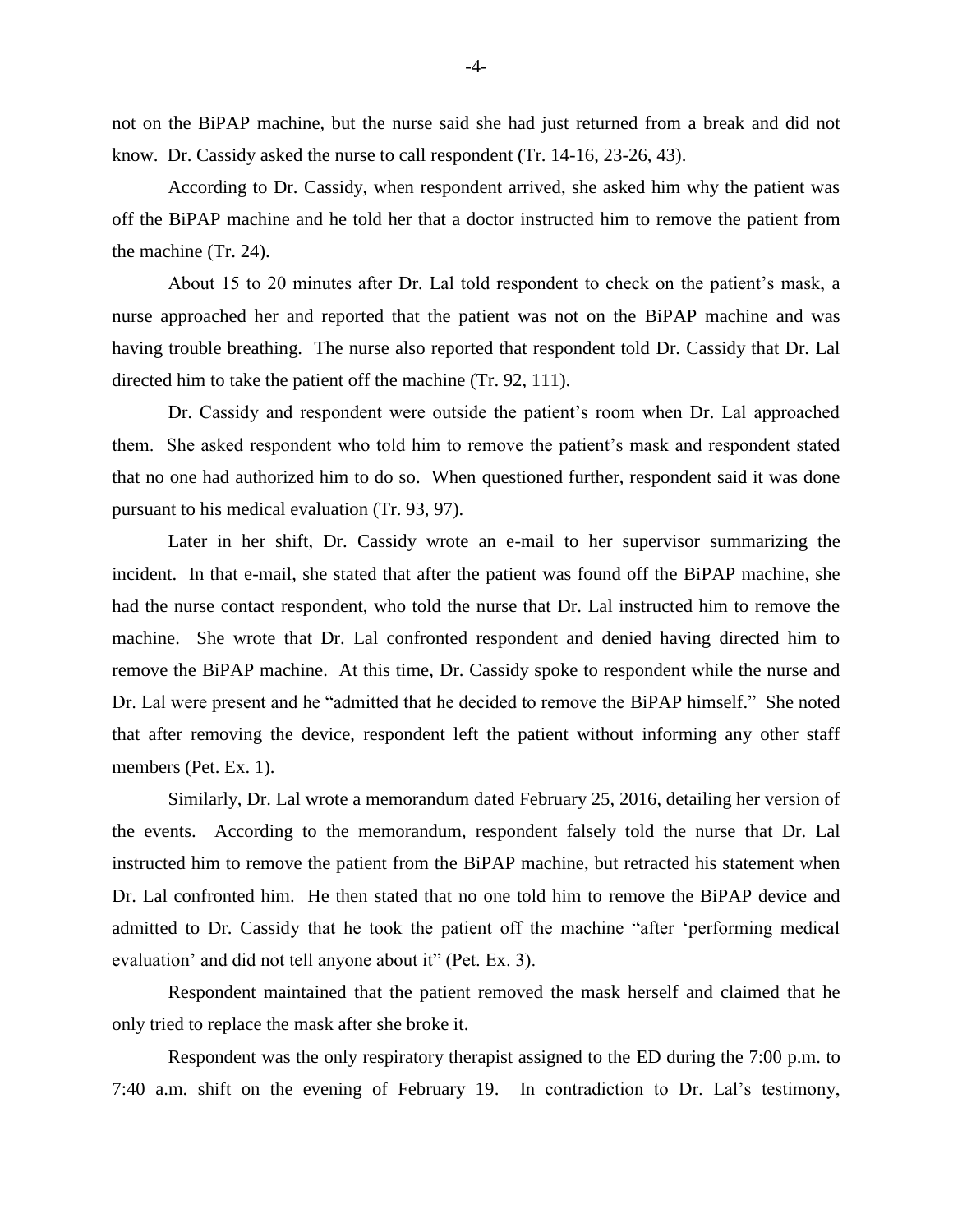respondent denied that Dr. Lal ordered him to place the patient on the BiPAP machine that evening. Instead, respondent testified that while he was on the third floor of the building in which the ED is located, an ED doctor whose name he could not recall paged him and instructed him to place the patient on a BiPAP machine because she was in some distress. Respondent went to the ED on the first floor, where he spoke to the doctor who had paged him. That doctor reiterated that the patient was in distress. He then obtained a BiPAP machine from where they are kept in the ED and went to the patient. The doctor did not provide written orders for settings on the BiPAP machine, so he asked the patient if she used a machine at home. The patient provided the settings that she used for her BiPAP machine at home, which he used to set up the machine (Tr. 204, 209-12, 246-48).

Respondent described the patient as noncompliant with the BiPAP treatment. She did not want to use the BiPAP machine and resisted his efforts to put on the mask. The patient complained that she did not like to use the BiPAP machine she had at home. Respondent told the patient's daughter, who was with her at the time, that the patient needed to use the machine and coaxed the patient to put on the mask. However, she repeatedly removed it and put it back on. Respondent eventually set up the BiPAP machine and left the patient, but checked on her several times. The first time he returned, the patient had removed the mask from her face, including the straps used to attach the mask to her head. Respondent readjusted the straps on the mask for proper fit and placed it back on the patient's face. Respondent returned to the patient's room and noticed that the mask was attached to her head, but had been moved to the side of her face so that she was not receiving the full treatment from the BiPAP machine. He again readjusted the mask on her face and spoke to a family member about the need for the patient to wear the mask (Tr. 212-14, 253-56, 259).

Respondent informed the nurses who were sitting in the nurses' station that the patient was not wearing her mask, but he did not inform anyone in particular. There were doctors present in the vicinity of the nurses' station, but respondent did not specifically tell any of them that the patient was noncompliant with the BiPAP treatment. Respondent went to the patient's room three times, but he did not alert any of the doctors in the ED that the patient was not keeping on the mask (Tr. 257-58, 260).

Respondent testified that later that evening, he was in the asthma booth caring for a sick colleague when Dr. Lal approached him and told him to remove the BiPAP machine because the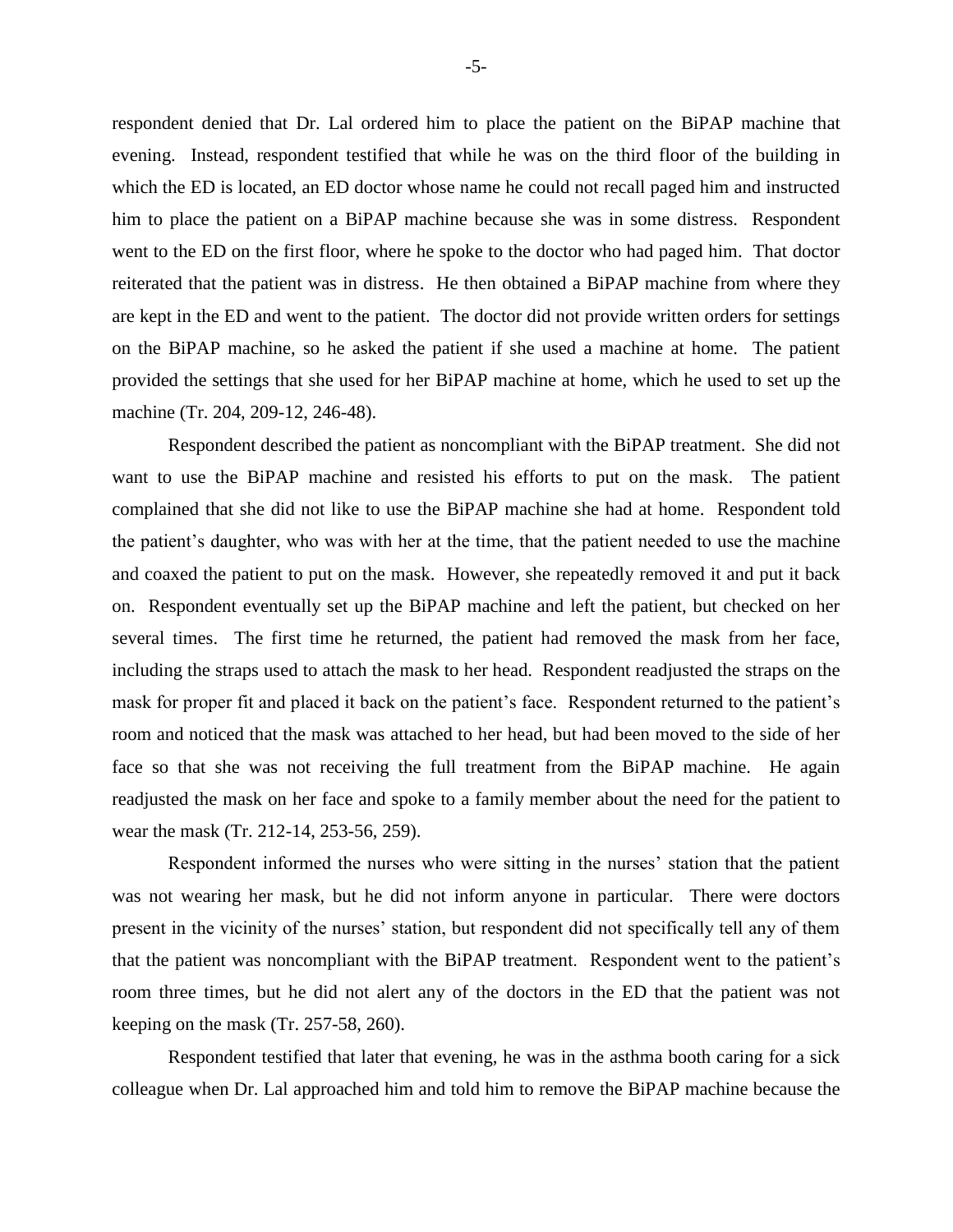team did not want the patient on the machine for more than two hours. Before Dr. Lal approached him, respondent had not known that she was treating the patient. He described himself as happy that someone else was taking an interest in the patient's care. Respondent went to check on the patient after he spoke to Dr. Lal because he was unsure what Dr. Lal had instructed him to do. When he entered the patient's room the mask was in two pieces: part of the mask was on her face and the second piece was dangling from the hose that was attached to the machine. Oxygen was flowing from the machine, which was still on, but because it was not attached to the mask, the patient was not getting any oxygen (Tr. 214-15, 225-26).

Respondent removed the patient's mask when he entered the room and saw that it was broken, and he turned off the BiPAP machine. He did not alert a doctor that the mask was broken and had to be replaced. He went to the basement of the building in which the ED is located to get a replacement mask for the machine, but could not find the size the patient needed. He then went to a storage area where respiratory equipment is stored on the 12th floor of building one, which is adjacent to the building in which the ED is located. He obtained the mask and returned to the ED. Respondent did not go to the patient's room, but instead went to the treat another patient in the asthma booth, which is where a nurse approached him and accused him of removing the patient from the BiPAP machine (Tr. 227-28, 230, 262-64).

According to respondent, the nurse summoned Dr. Cassidy. He tried to explain that he had not removed the patient from the machine and that, in any event, Dr. Lal told him that she did not want the patient on the machine for more than two hours. As he spoke to Dr. Cassidy, he had a BiPAP mask in his hand, as he was returning to the patient to replace her broken mask (Tr. 229-30).

Respondent admitted that when Dr. Cassidy and the nurse confronted him about the patient, he stated that he had removed the patient's mask. However, Dr. Cassidy did not permit him to explain the circumstances under which he did so. Respondent acknowledged that no one told him to remove the mask (Tr. 265-66).

Respondent's contention that the patient initially removed the BiPAP mask herself and broke it is supported by credible evidence. Specifically, Jai Patel, a respiratory therapist and supervisor who has worked at Jacobi for 14 years, testified that the patient admitted as much when he interviewed her shortly after the incident (Tr. 173).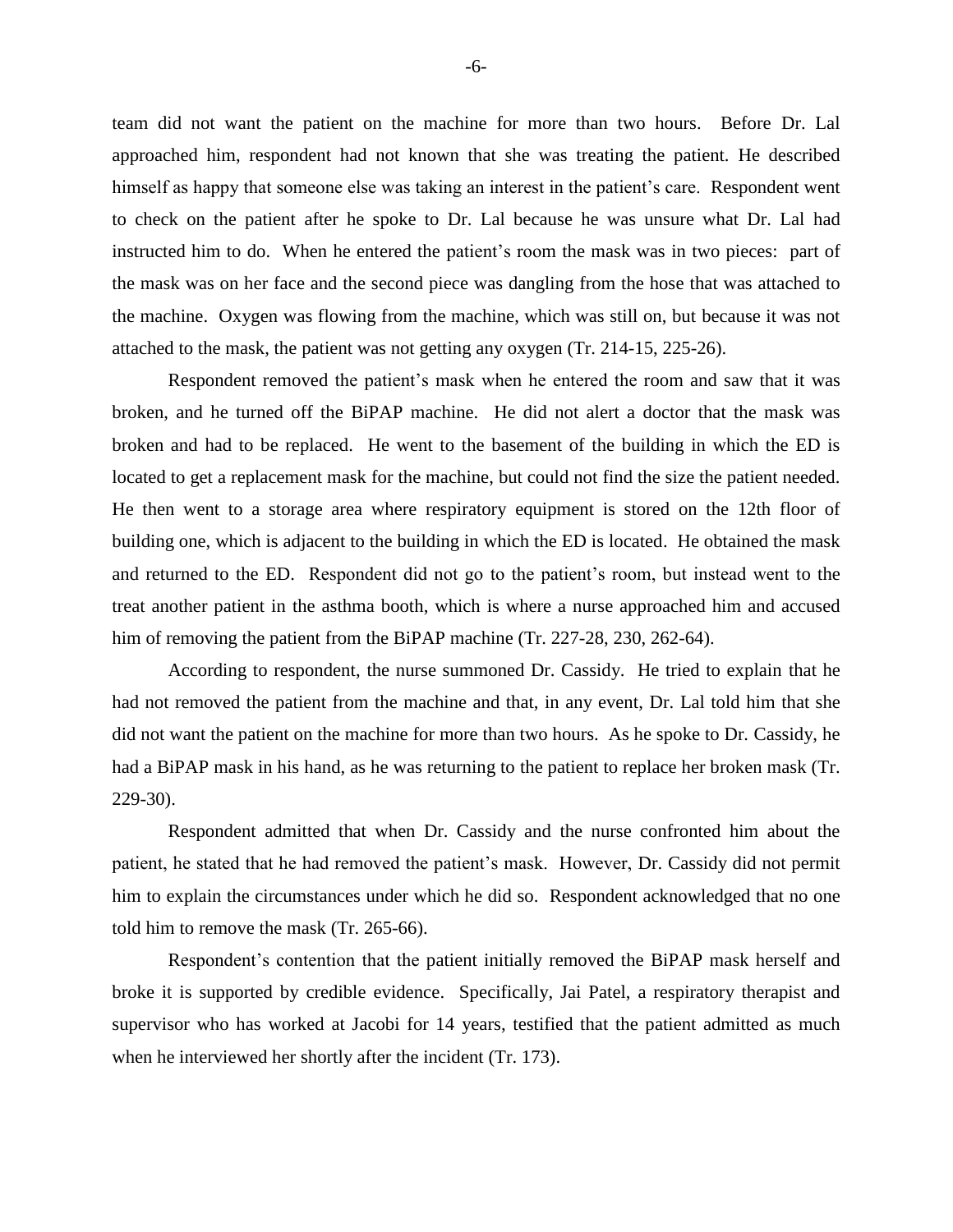On the morning of February 20, 2016, Dr. Cassidy's e-mail concerning the incident was forwarded to Mr. Callinan, who was a director of respiratory care at the time, with a request that he investigate the allegations against respondent. Mr. Patel testified that while he was working the day shift on February 20, Mr. Callinan asked him to interview a patient about who took her off the BiPAP machine. Since he was conducting rounds with Salem Al Hijazin, another respiratory therapist, Mr. Patel asked Mr. Al Hijazin to accompany him (Pet. Ex. 1; Tr. 174-75, 178, 182, 188).

Mr. Patel interviewed the patient, who was in the intensive care unit accompanied by a family member, about the events in the ED the preceding evening. According to Mr. Patel, the patient stated that she could not breathe when connected to the BiPAP device and had called for someone to take the mask off, but no one helped her. She then removed the mask herself, breaking it in the process. The patient's relative expressed concern that they would be charged for breaking the mask and insisted that they would not pay for it. The patient repeatedly denied that someone else had removed the mask and stated that she took it off herself. The patient told Mr. Patel that she has a similar mask at home and that she does not wear that one either. He later testified that the patient stated that she had "ripped" the mask off because she felt as though she was suffocating and when she called for help and no one responded. Mr. Patel stated that he wrote a summary of the patient's statements and provided it to Mr. Callinan, who has since retired from his position at Jacobi (Tr. 175-76, 182-83, 188-89).

Mr. Al Hijazin corroborated Mr. Patel's account. He testified that he accompanied Mr. Patel to interview the patient, who was with a relative. When Mr. Patel asked the patient what happened the night before, she told him that she was unable to breathe with the BiPAP mask on and felt as though she was suffocating, so she removed it from her face. At no time did the patient state that respondent removed her BiPAP mask (Tr. 194-96).

Respondent's testimony that the patient removed the mask is consistent with the account he gave his supervisor shortly after the incident occurred. Edmund Cabarrubia, who supervises respiratory therapists on the night shift, testified that when he was alerted about the incident a few hours after it occurred, he spoke to respondent, who told him that the patient had removed the mask herself. Mr. Cabarrubia's summary of the incident, which he wrote a few days later, is consistent with his testimony (Tr. 121-22, 137; Pet. Ex. 4).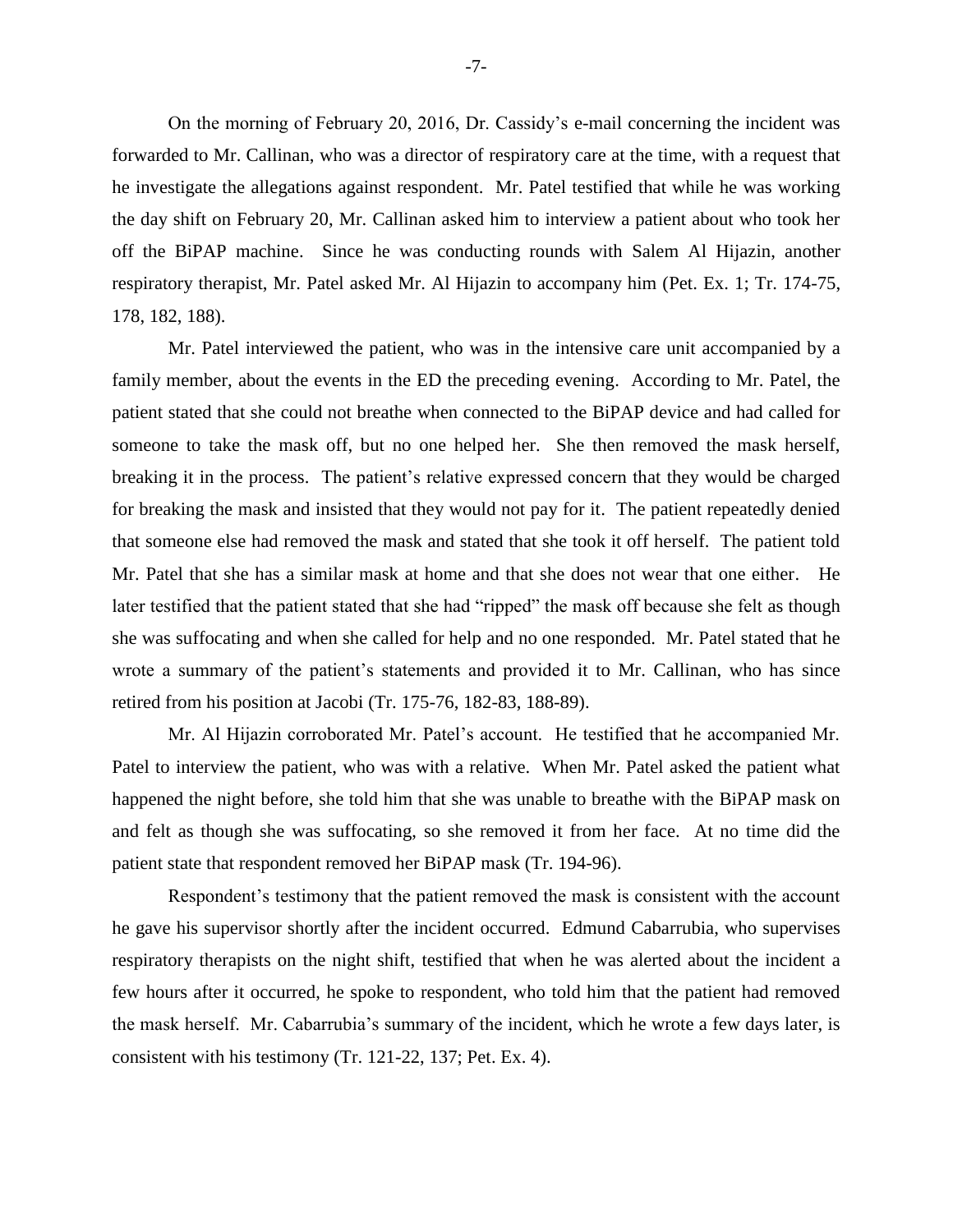Mr. Patel's notes of his interview were not offered into evidence. Notwithstanding the absence of those notes, Mr. Patel and Mr. Al Hijazin were credible. Their testimony was clear and consistent, and they appeared to be disinterested witnesses with no discernible bias*. See Dep't of Sanitation v. Menzies,* OATH Index No. 678/98 at 2 (Feb. 5, 1998), *aff'd,* NYC Civ. Serv. Comm'n, Item No. CD 98-101-A (Sept. 9, 1998) (factors such as witness demeanor; consistency of witness' testimony; supporting or corroborating evidence; witness motivation, bias, or prejudice; and the degree to which a witness' testimony comports with common sense and human experience are to be considered in making credibility determinations).

In some respects, respondent's version of these events is puzzling. He maintained that after Dr. Lal told him to remove the patient from the BiPAP machine, he went to the patient's room and observed that she had already broken the mask on the BiPAP machine. He turned off the machine and went to obtain a replacement mask, leaving the patient without a functioning mask and failing to notify Dr. Lal, who he claimed told him to take the patient off the machine. According to respondent, even though he had been ordered to take the patient off the machine, and the patient had already removed herself from the machine by breaking the mask, he went to get a replacement mask. Respondent said that he did so because the patient was still on the BiPAP machine pursuant to a doctor's order when she broke the mask (Tr. 264). Yet, he did not think it necessary to notify the doctor that the mask was no longer functional and had to be replaced. This makes little sense. Having been ordered by Dr. Lal to take the patient off the machine, and discovering that the patient had already removed herself from the machine before he arrived, there was no need to get a replacement mask. Respondent's contention that Dr. Lal told him to remove the patient from the machine is not credible. Instead, it is more likely than not that Dr. Lal told him to go check on the patient and, discovering the broken respiratory device, respondent turned off the machine and went to get a new mask.

Moreover, Dr. Lal credibly denied instructing respondent to remove the patient from the BiPAP machine. She insisted that she wanted him to check the mask to see if was fitted properly and to loosen the straps if necessary. She did not want him to remove the mask because when a patient is removed from the BiPAP machine, it must always be done in the presence of a doctor because a patient could decompensate rapidly, which could make it necessary to intubate him or her. Dr. Lal testified that in her practice she has never ordered a patient removed from the BiPAP machine without being present (Tr. 97, 108-10, 114).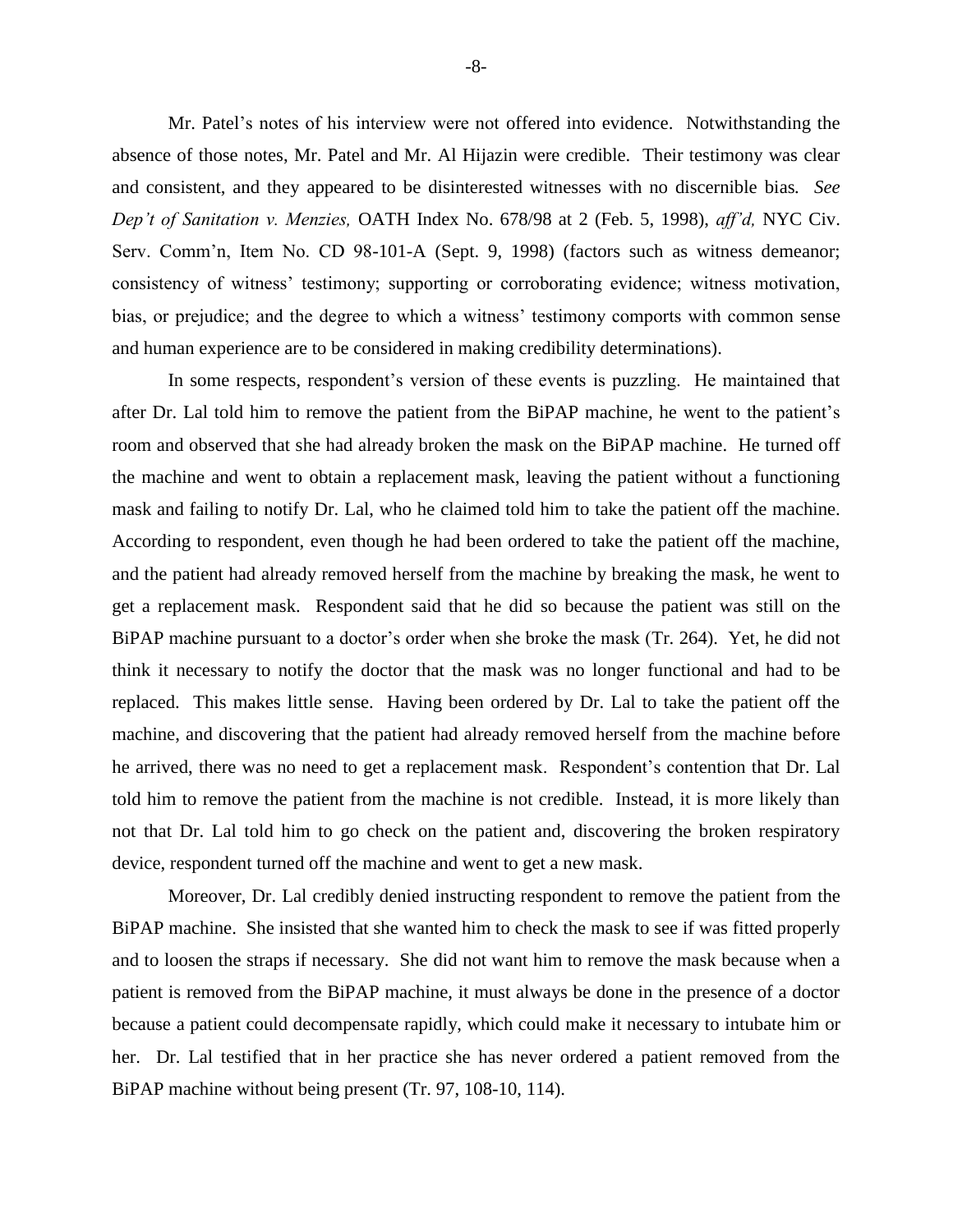Nonetheless, although respondent's contention that Dr. Lal told him to remove the patient from the BiPAP machine is not credible, there is support for other aspects of his account. Notably, the credible evidence established that the patient tried to remove the BiPAP mask, damaging it in the process. By the time respondent arrived, the mask was already broken and could not effectively deliver oxygen to the patient. He then removed the mask and turned off the BiPAP machine.

Accordingly, the evidence establishes that respondent removed the BiPAP respiratory device from the patient in that he removed a broken mask and turned off the machine without authorization. However, at the time he did so, the BiPAP machine was not able to deliver oxygen to the patient because the patient had already rendered the device inoperable. Thus, at the time respondent removed the device, the patient was not receiving respiratory treatment because of her own actions in disabling the device.

Under these particular circumstances, respondent's removal of the inoperable BiPAP device from the patient without authorization does not constitute misconduct and specification one should be dismissed.

#### *Failure to Notify Clinical Team (Specification Three)*

Petitioner established that respondent failed to notify the clinical team that he removed the patient's respiratory device, as charged in specification three.

Mr. Brinson testified that removing a patient from a BiPAP machine requires a doctor's order and that a respiratory therapist should inform the doctor when he is changing a BiPAP mask as the patient may require additional respiratory support while the mask is being changed (Tr. 162-64, 167-68).

Respondent admitted that after he observed the broken mask, he removed it from the patient and turned off the BiPAP machine because it was not delivering treatment to the patient. He also admitted that he had not received a doctor's authorization to turn off the machine and that he did not alert the clinical staff that the mask was broken and had to be replaced (Tr. 262- 64). His failure to notify the medical staff that he had removed the respiratory device constitutes misconduct.

Misconduct may be premised on carelessness or negligence, as well as willful or intentional conduct. *See, e.g., McGinigle v. Town of Greenburgh*, 48 N.Y.2d 949, 951 (1979);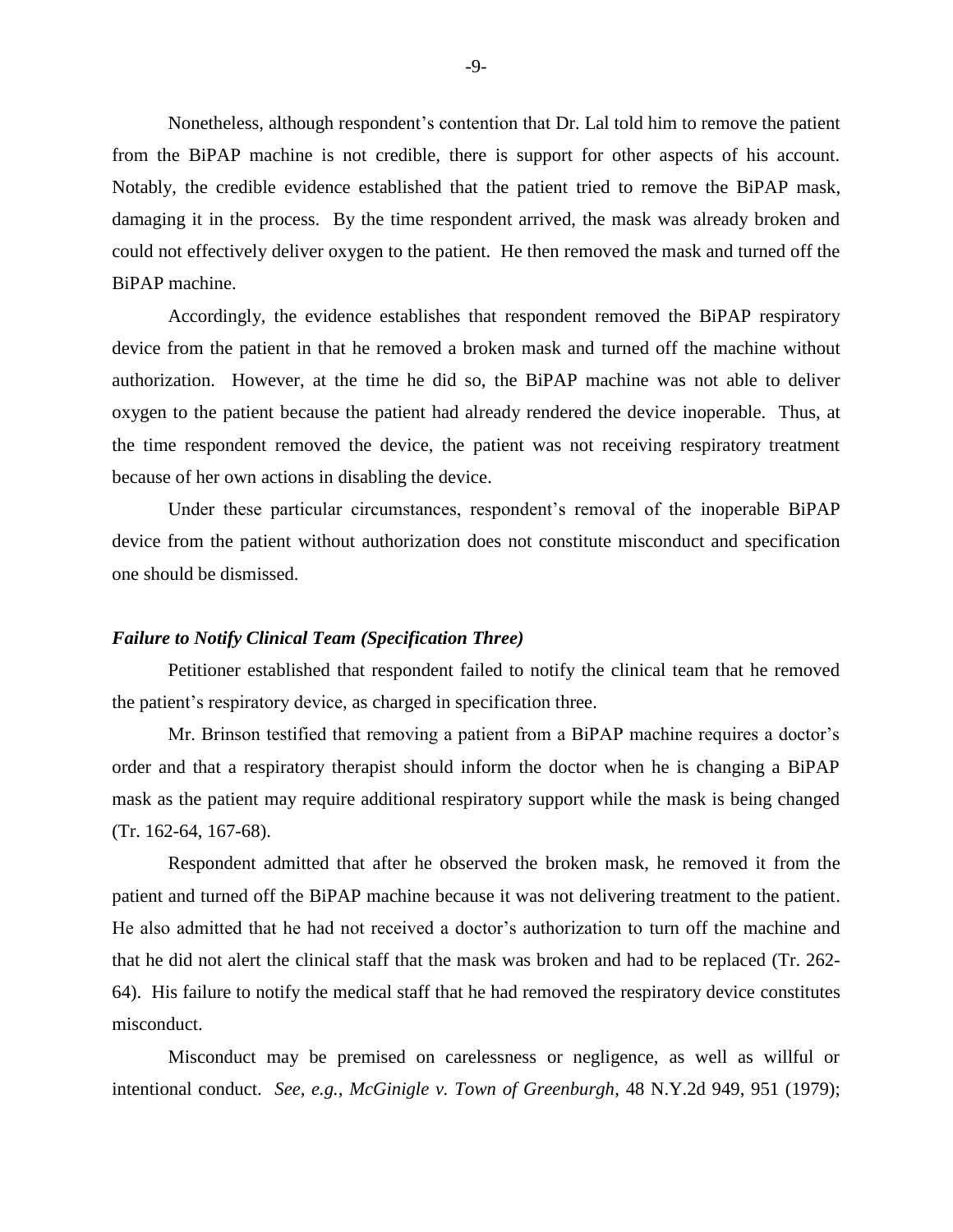*Reisig v. Kirby*, 62 Misc. 2d 632, 635 (Sup. Ct. Suffolk Co. 1968), *aff'd*, 31 A.D.2d 1008, (2d Dep't 1969). This tribunal has held that "the degree of carelessness must be more than *de minimis*, since minor and inconsequential errors do not rise to the level of misconduct." *Dep't of Sanitation v. Nieves*, OATH Index No. 1683/07 at 2 (Sept. 19, 2007); *see also Dep't of Sanitation v. Richards*, OATH Index No. 529/06 at 3 (Feb. 3, 2006); *Dep't of Sanitation v. Frank*, OATH Index No. 465/03 at 8 (Feb. 28, 2003). However, a single error may constitute negligence where the agency has a particular interest in accuracy or there is a potential for adverse consequences. *See, e.g.*, *Dep't of Environmental Protection v. Majors*, OATH Index No. 1024/10 at 4 (Mar. 10, 2010), *aff'd*, NYC Civ. Serv. Comm'n Item No. CD 11-35-A (May 11, 2011) (respondent guilty of negligence for his failure to include his truck's breakdown on his daily log sheet since the Department had an interest in accounting for its heavy equipment for liability and repair purposes); *Richards*, OATH 529/06 at 7 (finding respondent's failure to fuel a truck was negligent as it was an important task and the failure to perform it had adverse consequences).

Here, the evidence establishes that respondent was negligent in performing his duties as a respiratory therapist, and that his negligence constitutes misconduct. Dr. Lal instructed respondent to check on the patient, so he was well aware that she was the clinician to whom he should report any issues with the patient's respiratory care. He knew that this particular patient was not adhering to the BiPAP treatment because he had checked on her several times over the course of the evening and she had repeatedly removed the BiPAP mask. Respondent was on notice that patient was not receiving the prescribed course of treatment because she broke the BiPAP device. He knew that Dr. Lal was treating the patient and was happy that someone had taken an active interest in the case. Yet, instead of advising Dr. Lal or another physician that he had turned off the BiPAP machine and that the patient may not have received full benefit of the treatment, he went in search of a replacement mask. He left the patient unattended as he wandered from one building to another trying to find the mask. He also stopped in an asthma room to treat another patient, yet failed to notify anyone that he had removed the patient from the BiPAP machine. That the patient may have disabled the BiPAP mask does not relieve respondent of his responsibility to inform the doctor that he had turned off the machine and the patient was no longer getting prescribed treatment.

Accordingly, specification three should be sustained.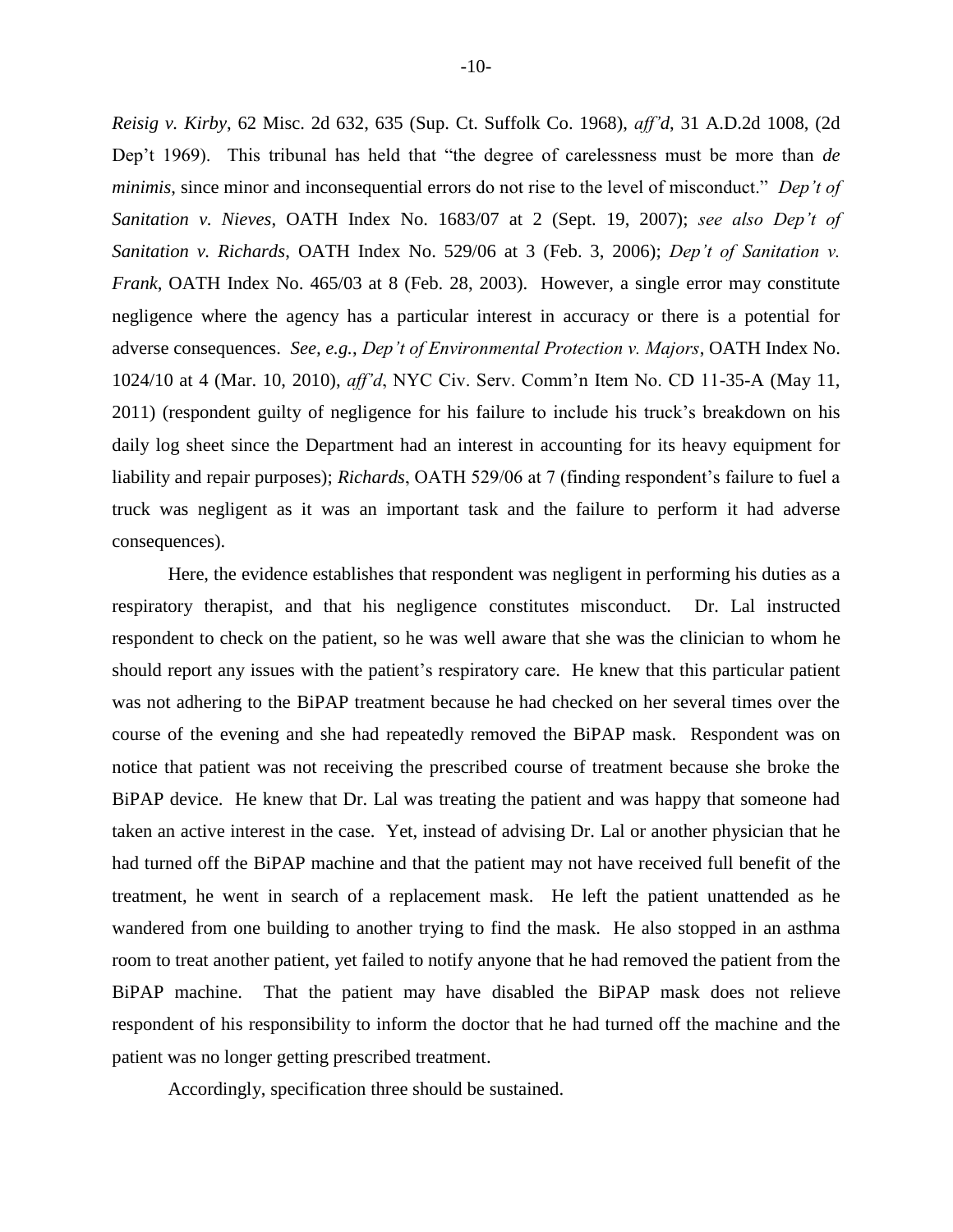## *Failure to Respond to Pages and Overhead Calls (Specification Five)*

Several hours after the incident with the BiPAP machine, respondent failed to respond when he was summoned to the ED because a level one trauma patient was in need of respiratory care.

Mr. Cabarrubia testified that respiratory therapists are required to carry a beeper and a Nextel phone, which are used for regular communications with the therapist and in emergency situations. When there is a level one trauma patient in the ED, the Nextel phone, which sends a message to everyone on the trauma team, says "trauma in the ER" (Tr. 133). To contact the respiratory therapist by beeper, one would enter the hospital telephone extension for the person or department that was trying to reach the therapist. That telephone extension would appear on the beeper, signaling the therapist to call that number. In addition to the beeper and the Nextel phone, staff can be summoned using an overhead public address system that broadcasts messages heard throughout the facility (Tr. 69, 100, 128-30, 135).

A critically injured patient arrived in the ED after midnight on February 20, 2016. Dr. Cassidy testified that the patient had to be placed on a ventilator, also referred to as a respirator, which is the responsibility of the respiratory therapist. The ED paged the respiratory therapist to report to the area several times, but there was no response. Dr. Lal had intubated the patient, meaning that a breathing tube was inserted down the patient's throat to facilitate breathing, and the medical staff was using an "ambu bag" to deliver oxygen to the patient through the tube. Placing the patient on the ventilator is preferable to using an ambu bag because the ventilator provides a higher level of consistent assistance with breathing. When the trauma team could not reach respondent, Dr. Cassidy contacted his supervisor, Mr. Cabarrubia (Tr. 27-30, 47, 118).

Dr. Lal testified that the ED staff tried to reach respondent several times. Dr. Lal sent someone to look for respondent in the asthma room, which is where the respiratory technician can usually be found. However, he was not there. The trauma team had respondent paged at least three times on the overhead paging system, which meant that the page was broadcast throughout the hospital, but he did not report to the ED (Tr. 99-101).

Dr. Lal described herself as becoming increasingly frantic because once a patient is intubated, he is paralyzed and the medical staff must use an ambu bag to help the patient breathe until he is placed on a ventilator. According to Dr. Lal, a delay in providing respiratory care could have jeopardized the patient, who must be attached to the ventilator before he can be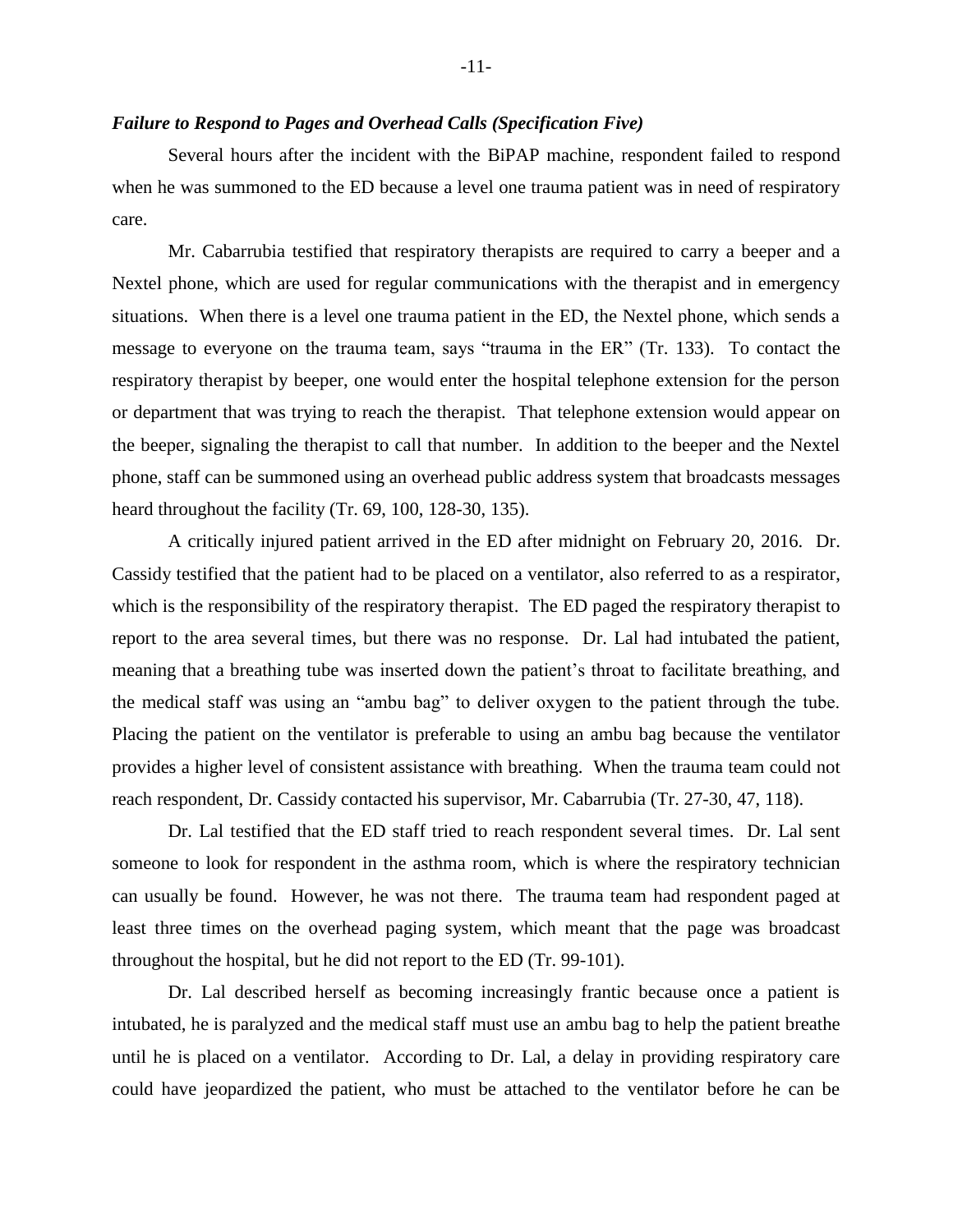transferred out of the ED for further diagnosis and treatment. Gladstone Wilson, an ED nurse who is a registered respiratory therapist, placed the patient on the ventilator. After the patient was on the ventilator, but before he was transferred to get a CAT scan, respondent arrived in the ED. The patient had already been in the ED for about ten minutes before Dr. Lal intubated him. From the time the patient arrived in the ED to when respondent came to the ED, 15 to 20 minutes had elapsed (Tr. 99-100, 104, 117-18).

In a memorandum dated February 25, 2016, Dr. Lal noted that respondent's failure to respond to the pages delayed getting a head CAT scan of the patient, who was found to have "profound intracranial hemorrhage" (Pet. Ex. 3).

Nurse Wilson, an Assistant Head Nurse in the ED, has worked at Jacobi for 12 years. He testified that early in the morning of February 20, 2016, a Fire Department dispatcher alerted the ED that emergency medical service technicians would be bringing a trauma patient to the emergency room in five minutes. Upon receiving the call, Nurse Wilson contacted the Jacobi operator to alert her that a level one trauma patient would be arriving and that she needed to notify the trauma team, which consisted of Dr. Cassidy, several residents, staff from the radiology and orthopedics departments, and the respondent. Respondent was paged before the patient arrived in the ED, but did not respond (Tr. 51-54, 57-60, 67, 69).

Nurse Wilson made several unsuccessful efforts to notify respondent of the trauma patient's arrival to the ED between 2:10 a.m. and 2:30 a.m. In addition to asking the operator to notify the trauma team, Nurse Wilson used the Nextel phone to contact the team. According to Nurse Wilson, the trauma team is designated as a discrete group on the phone, so when it is necessary to reach the team, he dials that group designation, holds down the button that corresponds to the group, and speaks into the Nextel, which functions like a walkie-talkie. His message goes to everyone on the trauma team who has a Nextel device. When he notified the trauma team on the Nextel, he gave them information about the nature of the emergency and the patient's medical status, and told them that the patient had not been intubated. Respondent did not reply to Nurse Wilson's Nextel message (Tr. 54-61, 68).

After respondent failed to respond to the Nextel message, Nurse Wilson asked a clerk to page respondent using the hospital's overhead paging system. Respondent was paged two or three times on the overhead system, but he did not contact the ED (Tr. 61, 69).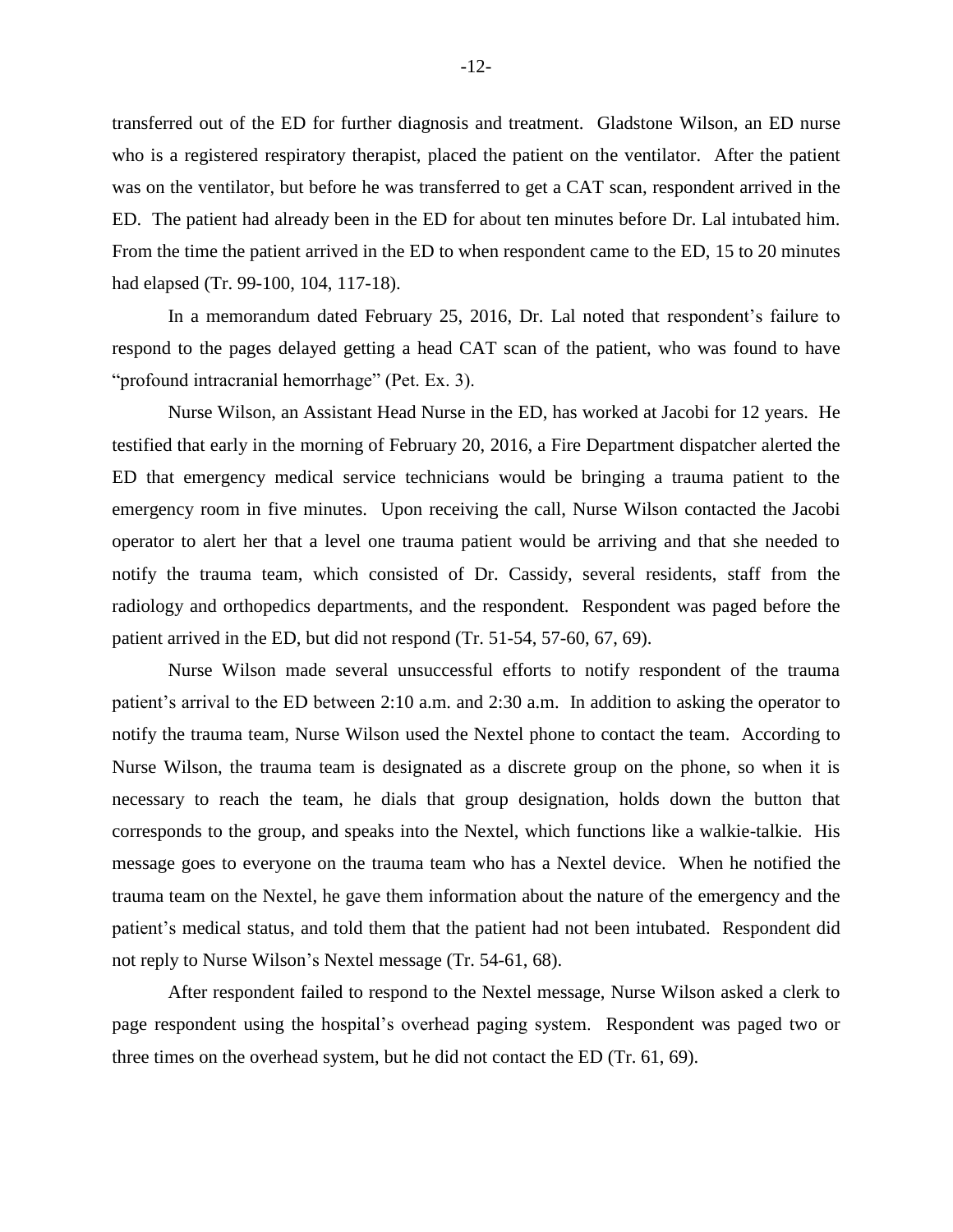The trauma patient was being assisted with breathing through use of an ambu bag, which was not the optimal method for getting oxygen to the patient, and had to be placed on a ventilator. Because the patient required immediate respiratory care and respondent was not present, Nurse Wilson secured the patient's airway with an endotracheal tube and placed the patient on the ventilator. After the patient was ventilated, respondent was paged again. He arrived in the ED 10 to 15 minutes after Nurse Wilson placed the patient on the ventilator. This was 20 to 25 minutes after Nurse Wilson's first attempt to reach respondent. Nurse Wilson submitted a written memorandum about the incident to his supervisor because it was unusual for him to have had to place the patient on the ventilator because respondent took an unusually long time to respond when summoned to the ED (Tr. 61-64, 76-77, 80; Pet. Ex. 2).

Mr. Cabarrubia heard respondent being paged via the overhead system. He testified that sometime after midnight on February 20, he heard an overhead page stating "respiratory therapist to the ER" several times (Tr. 125-26). Mr. Cabarrubia then heard a page summoning him, as the respiratory therapy supervisor, to the ED. When he learned that the department needed a respiratory technician in the trauma bay, he went there immediately (Tr. 126-27).

On his way to the ED, Mr. Cabarrubia tried to contact respondent. Mr. Cabarrubia called respondent on his personal cell phone, which he thought would be the easiest way to reach him, and told respondent that he was needed in the ED as soon as possible. By the time Mr. Cabarrubia arrived in the ED, respondent was already there and was about to take the patient for a procedure. Dr. Cassidy informed Mr. Cabarrubia that they had paged respondent multiple times, but he appeared only after the patient had been intubated (Tr. 124, 127-28, 130-31, 133, 135).

Respondent acknowledged that at the start of his shift on February 19, he received pager and Nextel devices, which he is required to have on his person when he is on duty. Nonetheless, he denied having received any messages on those devices or hearing any overhead pages about the trauma one patient in the ED (Tr. 235, 238, 266-67).

According to respondent, the Nextel phone was working when he received it. However, approximately an hour into his shift, at about 8:00 p.m., he noticed that it had lost power. He placed the Nextel on a charger in the ED. When he removed it from the charger 20 minutes later, the phone again lost power and had to be charged again. Respondent testified that he continued to have trouble charging the Nextel phone during his shift. Respondent maintained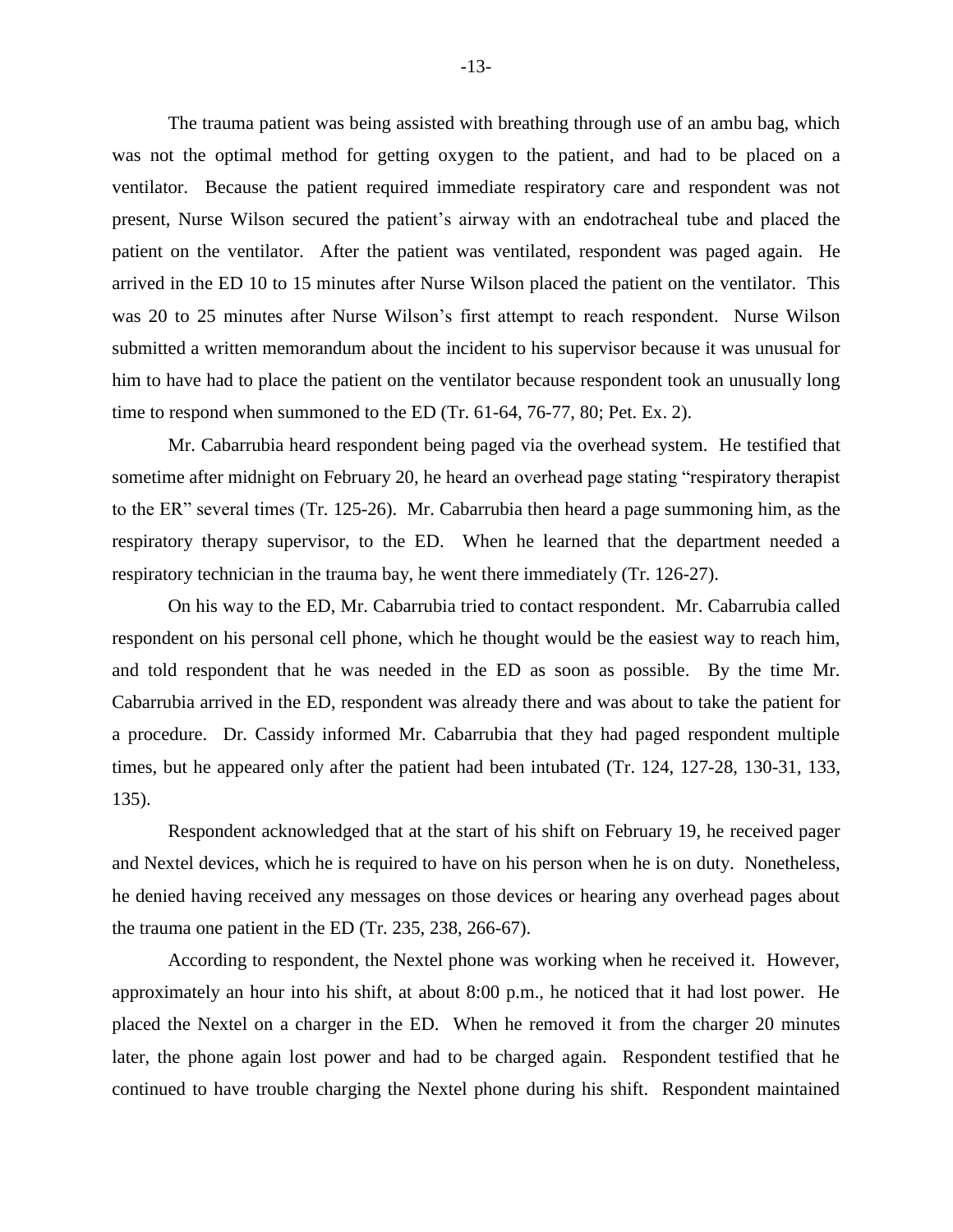that he did not receive a message on the Nextel phone about the trauma one patient arriving in the emergency department because the Nextel was being charged (Tr. 267-69, 271-72).

Respondent first learned that the trauma team was trying reach him when Mr. Cabarrubia called him as he exited an elevator on the 12th floor of building one. He had been on his way to get some equipment when Mr. Cabarrubia telephoned him. Respondent told Mr. Cabarrubia that he had just left the ED and asked what was happening, but Mr. Cabarrubia did not know. Respondent returned to the ED, where he observed a level one trauma patient on a ventilator. He assumed control over the patient's respiratory care (Tr. 235-36).

Building one, where respondent was located when his supervisor reached him, is attached to building six, where the ED is located, and one can move between the buildings using internal passageways. Before going to the 12th floor in building one, respondent had used a staff restroom on the fourth floor in the same building. Respondent used the restroom in building one instead of using a restroom in building six, because the restrooms in building one are cleaner. He was in building one for about 10 minutes when Mr. Cabarrubia called, and it took him about five minutes to get to the ED after they spoke (Tr. 236-37, 275, 279-80).

Respondent's claim that the Nextel was not working was not compelling. Had he experienced persistent problems with the device as he described, it would have made sense for him to report those difficulties to his supervisor given that his duties in the emergency room required that he be available to provide respiratory care under urgent circumstances where a patient's life may be at risk. This is especially so since, by his own account, respondent became aware that the Nextel device was malfunctioning at 8:00 p.m., about five hours before the trauma patient's arrival to the ED. Yet, he did not report the purported difficulties he was having with the Nextel phone (Tr. 271-72). His uncorroborated claim that the device was not working is not credible.

Similarly, respondent's contention that he did not hear the overhead pages is not convincing. Respondent's counsel suggested that respondent did not hear the overhead pages because they were never made (Tr. 287). However, this argument fails as respondent's supervisor credibly testified that he heard repeated overhead pages summoning the respiratory therapist to the ED (Tr. 125-26).

Respondent also contended that he could not hear the pages because the overhead system does not function well in building one (Tr. 287). Granted, Mr. Patel testified that is difficult to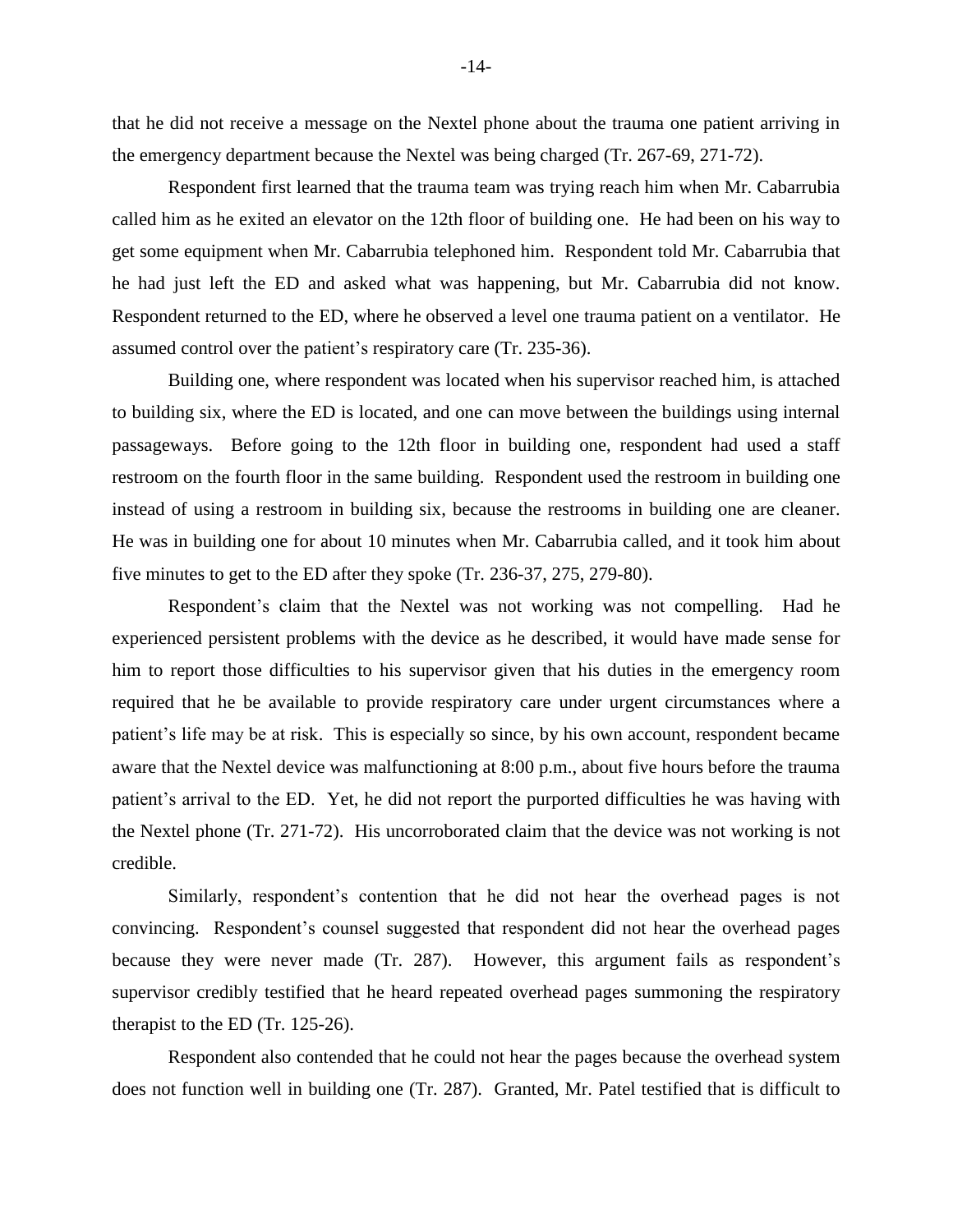hear overhead pages in the staff bathrooms in building one, where respondent testified he was located just before Mr. Cabarrubia telephoned him (Tr. 179). However, even if it is difficult to hear overhead pages in the building one bathroom, this does not explain respondent's failure to respond to the multiple overhead pages.

Nurse Wilson credibly testified that he repeatedly tried to contact respondent using the Nextel phone and overhead pages between 2:10 a.m.and 2:30 a.m. This is largely consistent with a memorandum he wrote shortly after the incident, noting that it took respondent about half an hour to respond to the ED pages (Pet. Ex. 2). Similarly, Dr. Cassidy testified that the trauma team paged respondent three to four times over at least half an hour (Tr. 28, 48). Mr. Cabarrubia heard several of these pages, although he did not recall over how long of a time period (Tr. 125). Their testimony was largely consistent and is supported by the written statements prepared shortly after the incident.

Moreover, Drs. Cassidy and Lal and Nurse Wilson's credibility is bolstered by their detailed account of the circumstances surrounding respondent's failure to respond to the ED pages. They described a situation in which a critically injured patient was transported to the ED and required immediate care. Their heightened need for the services of a respiratory therapist, coupled with respondent's prolonged failure to respond, likely enhanced their recollection of their futile efforts to reach him.

Respondent was in building one for ten of the 20 to 30 minutes during which he was being paged. Therefore, even if the overhead page did not work in that building, it is highly implausible that respondent did not hear any of the overhead pages summoning him to report to the ED to assist with the trauma patient.

In sum, petitioner established that respondent failed to respond to overhead pages and calls to report to the ED to provide respiratory care to a level one trauma patient.

#### **FINDINGS AND CONCLUSIONS**

1. Respondent's removal of a BiPAP machine from a patient after the patient rendered the device's mask inoperable does not constitute misconduct and specification one should be dismissed.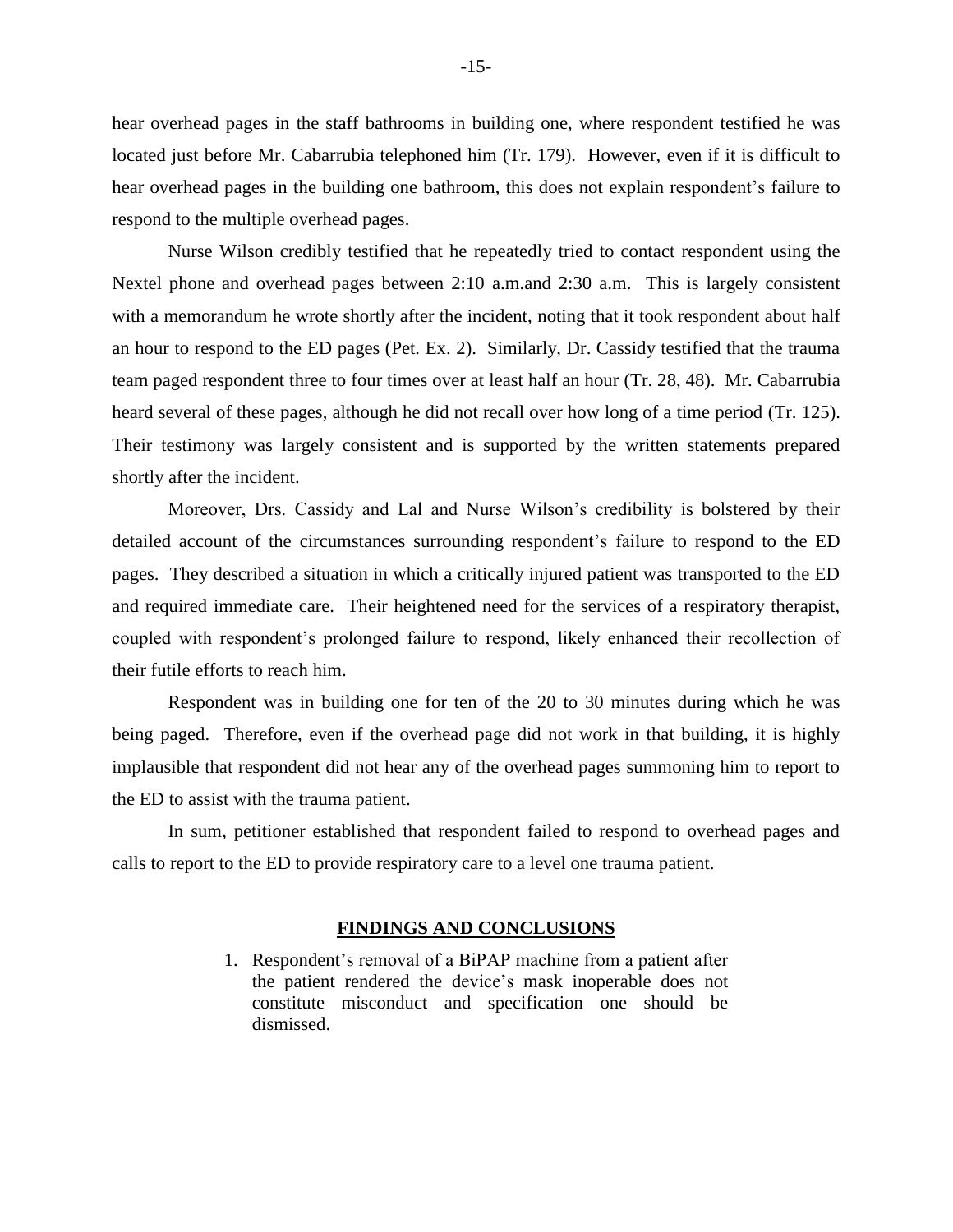- 2. Petitioner proved that respondent failed to notify the medical team that he removed the patient's respiratory device, as charged in specification three.
- 3. Petitioner proved that respondent ignored or failed to respond to overhead pages and calls to report to the Emergency Department to provide respiratory care to a trauma patient, as charged in specification five.

#### **RECOMMENDATION**

Upon making the above findings and conclusions, I obtained and reviewed copy of respondent's disciplinary abstract for purposes of recommending an appropriate penalty. Respondent was appointed to his position in October 2009. He has had one incident of prior discipline, in August 2015, when he accepted a 15 calendar-day suspension for falsely reporting that he had performed certain procedures on a patient. The performance evaluations provided for respondent, covering the period from October 2009 through October 2013, were satisfactory.

Petitioner argued that respondent should be terminated from his employment for the charged misconduct. However, all of the charges were not sustained. Nonetheless, the proven misconduct is serious. In the first instance, respondent failed to notify the clinical team that he had removed the broken BiPAP mask from a patient and turned off the machine. He did so despite knowing that the patient, who he placed on the machine because she experienced difficulty breathing, had been noncompliant with the treatment. He knew which doctor was responsible for the patient because she had ordered him to check on the patient. Yet, instead of reporting to the doctor that the patient was not receiving treatment, he went off on a search for a new mask for the BiPAP machine. It is unclear how long respondent left the patient unattended, but she was having trouble breathing when one of the ED doctors saw her.

In the second instance, respondent failed to respond to multiple pages from the ED when he was needed to provide respiratory care to a seriously injured patient. Indeed, it appears that the trauma team tried to reach respondent for 20 to 30 minutes, to no avail. It is fortunate that a nurse, who is also a registered respiratory therapist, was able to step into the breach created by respondent's absence and perform the critical respiratory procedures that were necessary before the patient could be transported for essential assessment and treatment.

Coming on the heels of his charged confrontation with members of the trauma team who challenged his handling of the patient on the BiPAP machine a few hours earlier, it is reasonable to infer that respondent's failure to answer the ED's calls for his assistance was motivated by petty